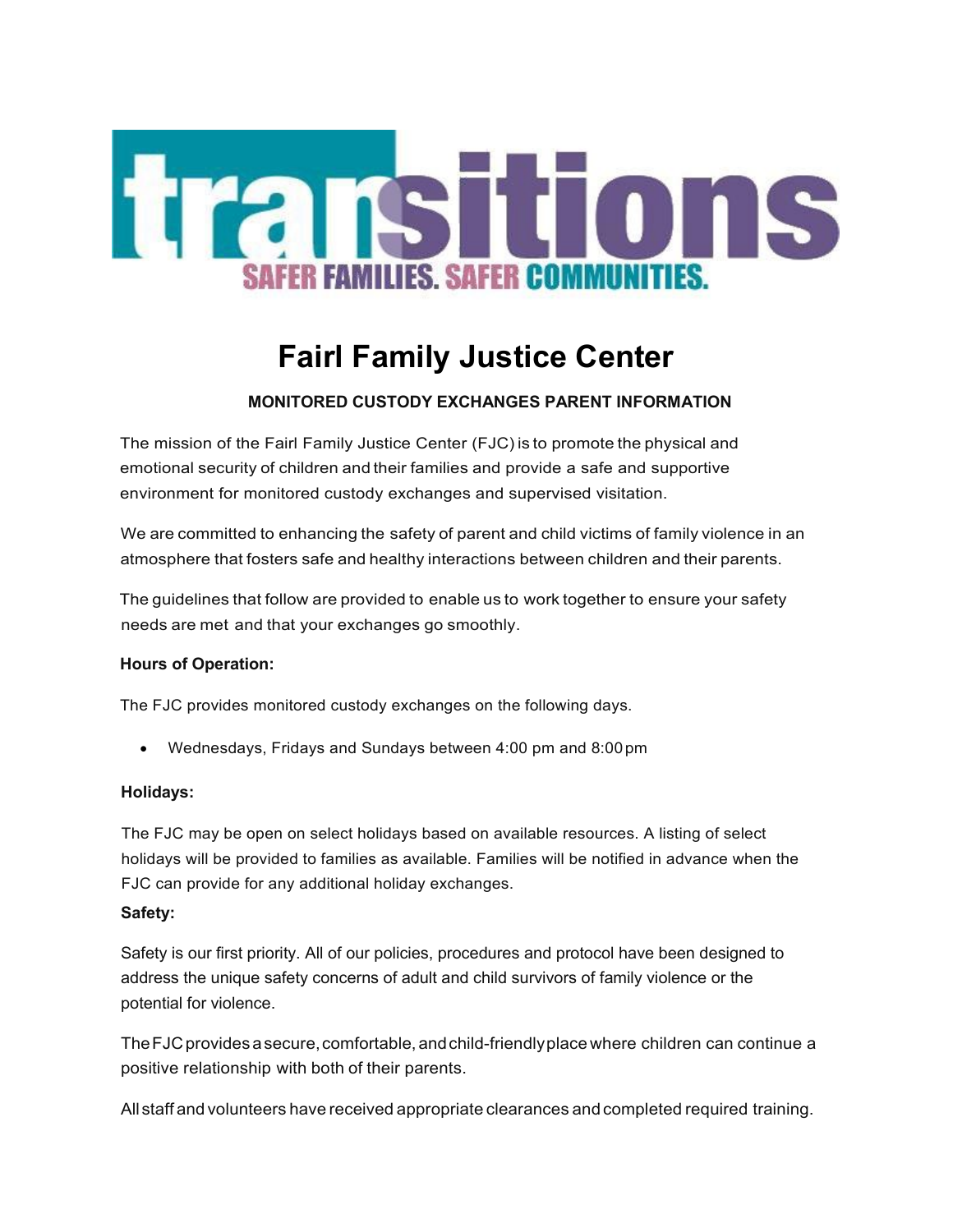Only parents or other parties listed on the court order are permitted to pick up or drop off children. Inthe event of an emergency or ongoing scheduling issues, parents should contact the FJC to discuss options. If a person other than the parent or other party listed on the court order should arrive to pick up or drop off children without prior consent, services will be cancelled. If someone other than the parent is picking up or dropping off the children the other parent will be informed.

The program is designed so that parents have no on-site contact. You will be assigned to use one of the two entrances to the FJC. To ensure no contact you must park in the designated area and use the door that is assigned to you for all exchanges.

Arrival times are staggered. We will work with both parents to identify possible exchange times. We will do our best to accommodate your schedule and set a time that best meets the needs of each parent and the FJC. Once a time has been agreed upon, your exchanges will continue to occur at that specified time.

Copies of photo identification are kept on file so we can identify persons picking up your children. Children will only be released to parents or pre-approved individuals upon verification of identification.

NO WEAPONS are allowed on the premises.

Cell phones are permitted in the FJC during the exchange period, but they should remain locked and in your pocket or purse. Absolutely no audio/video recording or taking pictures is allowed.

Conversations may be monitored to ensure that there is not a safety risk.

All FJC staff are mandated child abuse reporters. We are required by law to report any suspected child abuse or mistreatment to the proper authorities.

If there is any question regarding the safety of children and/or adults or security risks that need additional assistance, future exchanges may be refused.

## **Communication:**

Communication is important to all of us. We seek to provide consistent, stress free, clear and comfortable exchanges.

Please call the FJC at least 24 hours prior to your scheduled exchange if you are unable to be present. In case of an emergency, please contact the FJC as soon as possible. The FJC can be reached at 570-495-4647. After hours, an email may be sent to **FJC@transitionsofpa.org.** 

We ask that you keep all important contact information up to date. All identifying information will be kept confidential in a separate locked file for each parent.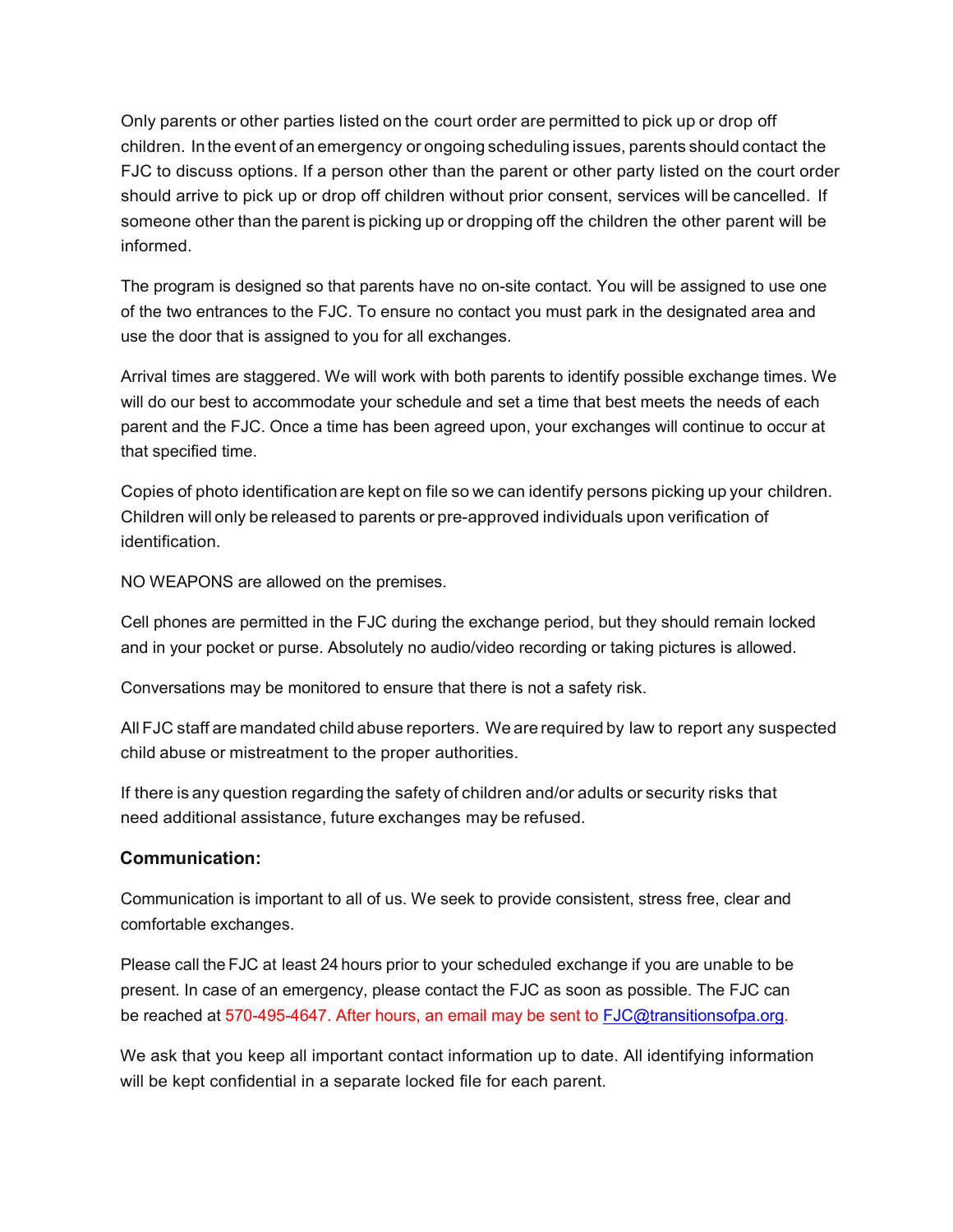Parent Communication Forms are available for either parent to provide important medical information to the other parent, if needed, before and/or after visits. We ask that you use these forms to write down the information you wish toshare. No other communication should be sent through children or FJC staff. FJC staff will review Parent Communication Forms to ensure no inappropriate messages are being sent.

## **Respect:**

We make every effort to create and maintain a respectful environment to ensure the safety and security of everyone at theFJC. Parents andchildren can expect to be treated with respect by the staff and volunteers at the FJC. We ask that parents and children also show respect towards the FJC staff, volunteers and property.

Please beontime and keep your exchange schedule. Children arevery disappointed when parents are late for visits, cancel or do not show up.

We expect parents to be sober and civil while at the FJC.

## **Cancellations:**

## Parent Cancellations

Only persons listed on the court order may cancel, schedule, or reschedule visits or exchanges. We ask that parents call to inform the FJC of cancellations as soon as possible and after hours they can make cancellations via email at FJC. If a parent cancels an appointment with the FJC, we will contact the other parent to confirm/inform them of the cancellation.

Frequent cancellations or late arrivals could result in the loss of privilege to use the FJC.

- After 2 no call/ no shows, loss of use can occur, and notification will be sent to the other party and the courts.
- After 2 cancellations in the same 30-day period, parties can be suspended or terminated. Notification will be sent to the courts.
- After 3 late arrivals of more than 10 minutes without prior notice, parties can be suspended or terminated. Notification will be sent to the courts.

## FJC Cancellations

The Family Justice Center may at times make the decision to cancel a custody exchange or visitation. If the FJC decides to cancel an appointment both parties will be notified. The courts may also be notified of the cancellation.

Reasons for FJC cancellation;

- Either parent is late without proper notice to the FJC.
- Either parent is angry and/or aggressive and does not calm down.
	- $\circ$  Parent will be given the opportunity to redirect their behavior and come back in a calmer manner. If the parent chooses not to, staff will ask parent to leave. If the parent refuses, police will be contacted.
- If the FJC staff believe that a parent is experiencing impairment due to drugs or alcohol.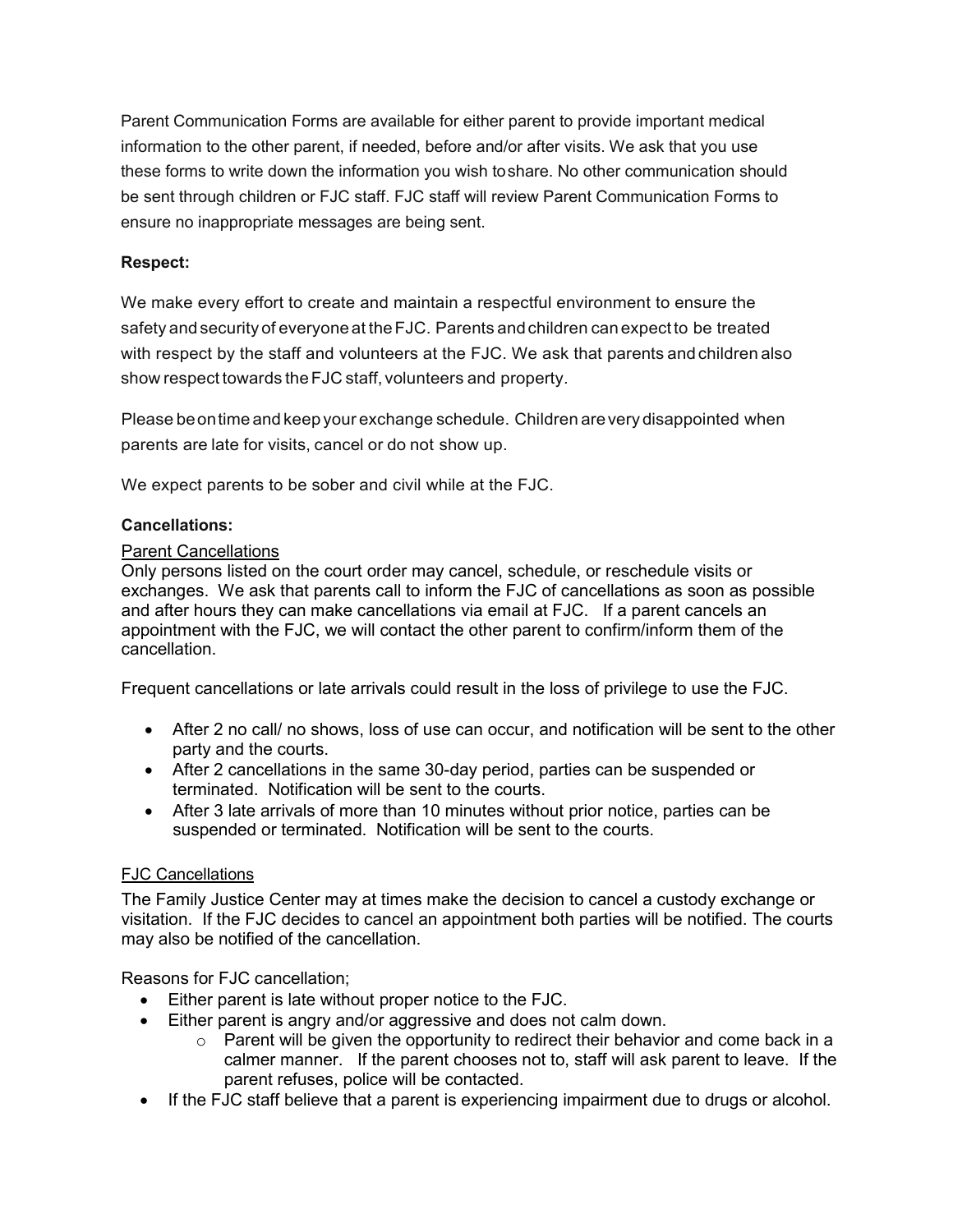- The FJC staff determine a safety risk including but not limited to:
	- o Threats being made.
	- o Any weapons being brought on to the Family Justice Center Property.
	- o Showing up with additional people without prior notice and permission.
	- o Attempts are made to follow the other parent.

#### Severe Weather

The FJC will follow Shikellamy's school closings when making inclement weather cancellations. Weather cancellations will be posted on our Facebook page, and through The Sunbury Broadcasting Corporation (WKOK). Every effort will be made to contact parents who are scheduled for exchanges during that day.

#### **Emergencies:**

Emergencies may arise. Emergency procedures are posted throughout the building. In case of an emergency requiring evacuation, each parent will be assigned separate evacuation gathering places. Parent A will evacuate to the Weis Parking lot directly behind the FJC. Parent B will evacuate to the corner of Chestnut and 2<sup>nd</sup> street. In the event of an evacuation FJC staff would ensure that the child is with one of the parents at all points during and after the evacuation.

In the event of an accident or injury, your child will immediately be brought to you to provide the necessary care.

#### **Grievances:**

As already mentioned, the FJC seeks to treat everyone with respect. We want to hear your concerns and respond to them quickly and appropriately. If, for any reason, you feel that you have not received proper information or treatment, or are dissatisfied in any way, we ask that you speak to the Family Justice Coordinator. If you are not satisfied with his/her response, please provide a written statement of your concerns to the Programs Director. A member of the Coordinating Committee will review your grievance and contact you within one week of receipt of your written statement.

#### **Orientation:**

Before services may begin both parents must participate in orientation. Please bring the following with you to orientation:

- Photo identification
- Current court or custody orders, current PFAs, any additional relevant paperwork
- Completed Parent Information Packet

During orientation you can expect to meet some of the FJC staff, tour the facility, review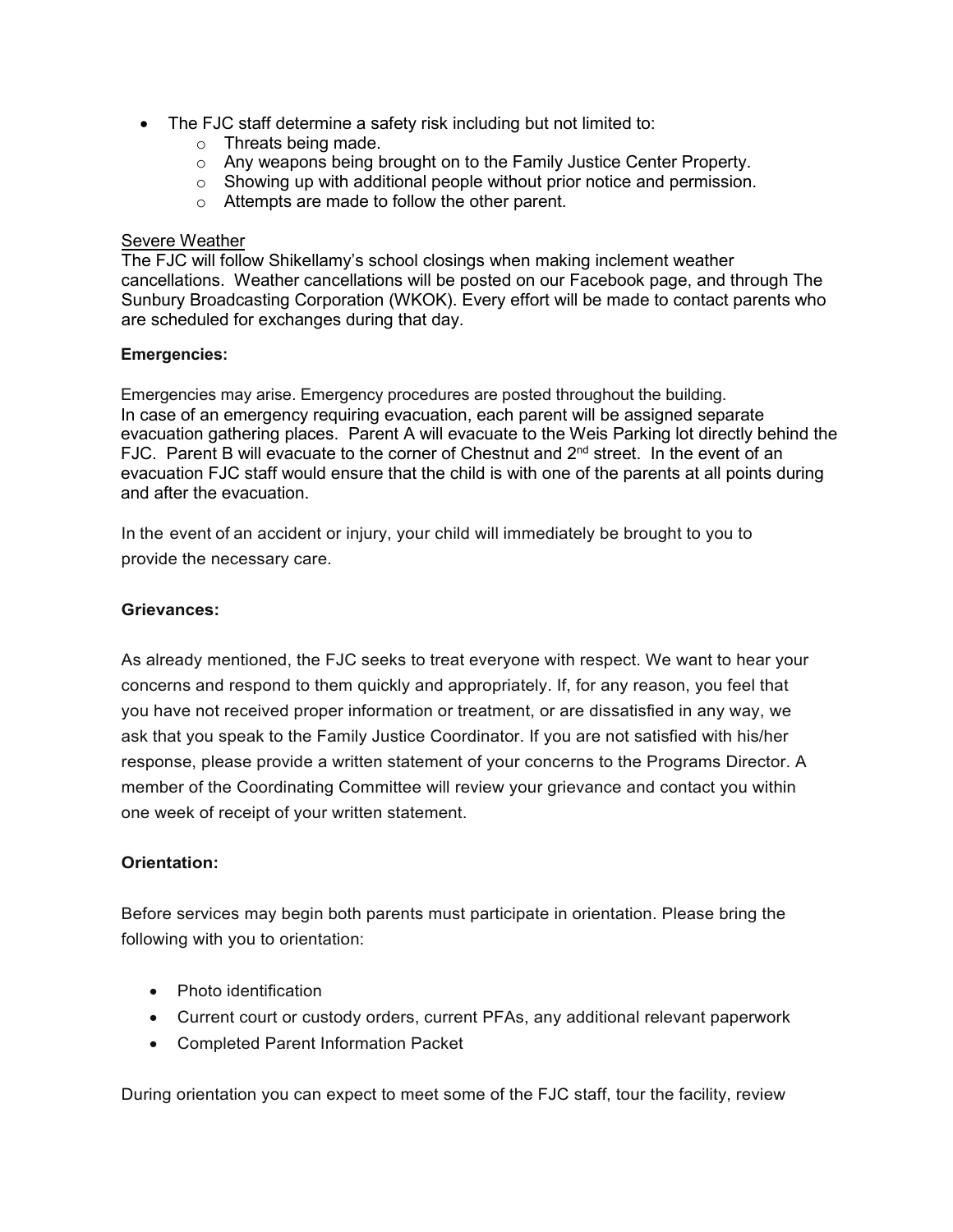policies and procedures, discuss safety concerns and get answers to any of your questions.

# **Contact Information:**

The FJC Is located at 142 Chestnut Street, Sunbury, PA 17801. We are located in the parsonage of the First Reformed Church. You can contact the FJC by phone at 570-495- 4647or by email to [FJC@transitionsofpa.org.](mailto:FJC@transitionsofpa.org)

# **Confidentiality:**

Information obtained by the FJC is confidential; however, under the following circumstances information will be released:

- Records requested in writing by a law enforcement agency, probation and parole department or Children and Youth Services during the course of an investigation
- All staff, interns and volunteers are mandated reporters and are required to report suspected child abuse to the appropriate authorities.
- All staff, interns and volunteers are required to report any threat to the person or property of others to the Program Director. The Program Director will report credible threats to the person or property of others to the appropriate authorities.
- Records ordered by the court.

Identifying information (address, phone number, etc.) is confidential and will not be shared with the other parent.

Parents have access to the exchange logs kept by the FJC. Requests for these logs must be made in writing. Once the written request is received, the logs will be given to you within 72 hours. A copy will also be provided to the other parent.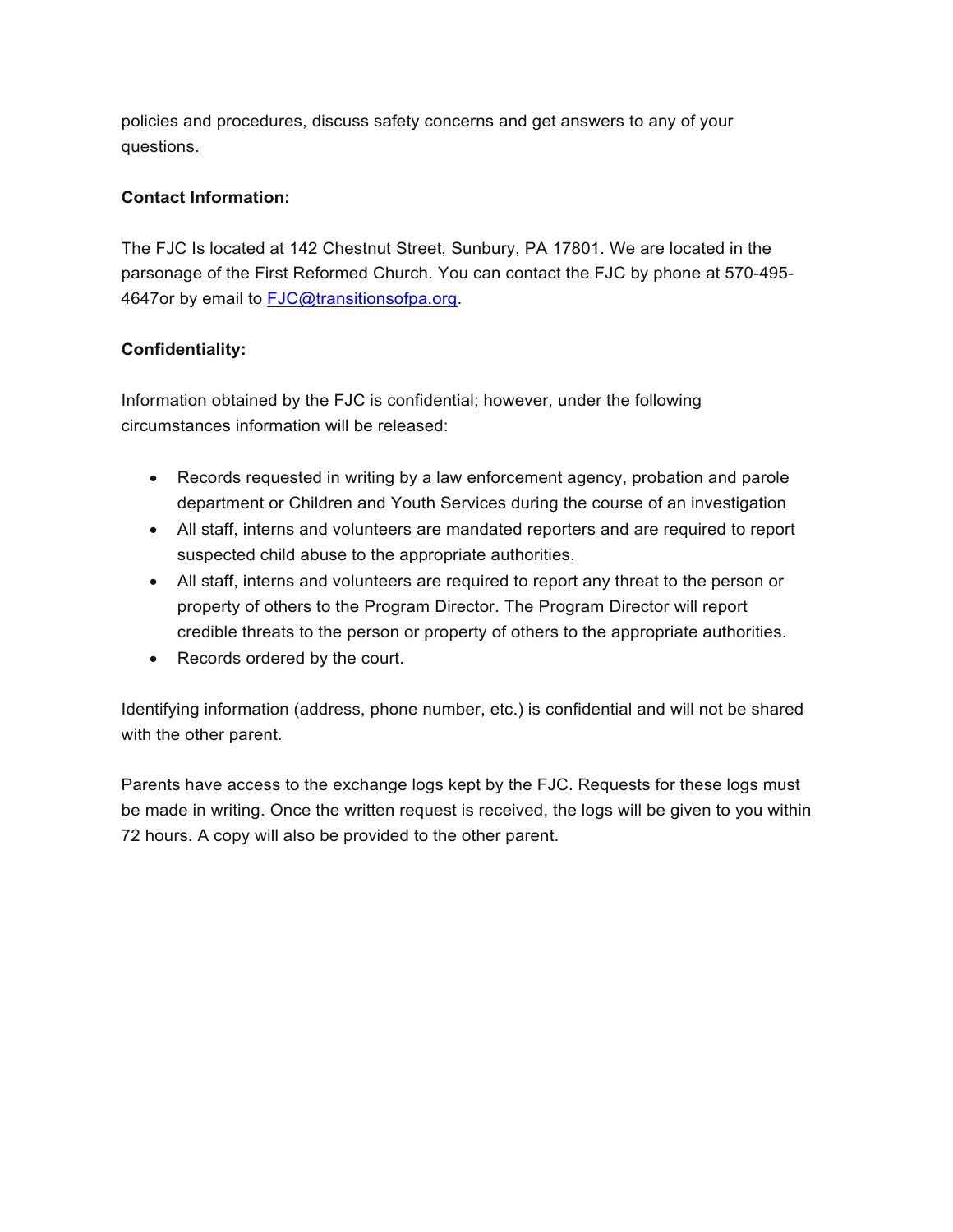# **Fairl Family Justice Center Monitored Exchange Parent Agreement**

## **Guidelines & Expectations:**

- Only parents and/or persons listed on the Court Order are permitted to pick up and drop off children at the FJC. If someone other than the parent is needed to pick up or drop off the children the parent will contact the FJC before the scheduled exchange. If there is an emergency or ongoing scheduling issues, parents will contact the FJC to discuss options.
- Parents are expected to abide by the arrival times established by the FJC Coordinator. Parent B will arrive at the FJC 10 minutes before scheduled arrival time and no more than 15 minutes before the scheduled arrival time. Parent A will not be within two block of the FJC until notified by FJC staff to proceed for the scheduled exchange. **Parent A should not arrive at the FJC until contacted by a staff member and directed to do so.** Once contacted, Parent A is expected to arrive at the FJC within 10 minutes of the phone call or the scheduled exchange time, whichever is later. Once Parent A has left the FJC, Parent B will remain in the waiting room for approximately 15 minutes before being released by FJC staff.
- Parents are expected to use the parking areas assigned by the FJC Coordinator. Parent B should park along the street, not within view of the Parent A parking area. Parent A should use the parking lot in the rear of the building. No one should remain in the vehicle within 2 blocks of the FJC.
- Parents are expected to contact the FJC at least 24 hours in advance if scheduled exchange needs to be altered or cancelled. In the case of an emergency, parents should contact the FJC as soon as possible. In the event of bad weather, it is the responsibility of the parents to obtain closing information from the sources indicated within the parent handbook.
- Parents are expected to use the Parent Communication Forms provided at the FJC to relay relevant information about children to the other parent. Forms will be reviewed by FJC staff before being given to the other parent. If a message is deemed to be inappropriate by FJC staff, the message will not be relayed. The FJC staff will not relay verbal messages between parents. FJC staff will not serve as mediators for exchange schedules.
- Parents are expected to keep all records at the FJC up to date. Should a new court order or custody order be issued, it is the responsibility of both parents to provide a copy to the FJC. Parents are also expected to inform the FJC of any changes in contact information, including telephone number and address.
- Services may be terminated for reasons that include, but are not limited to: